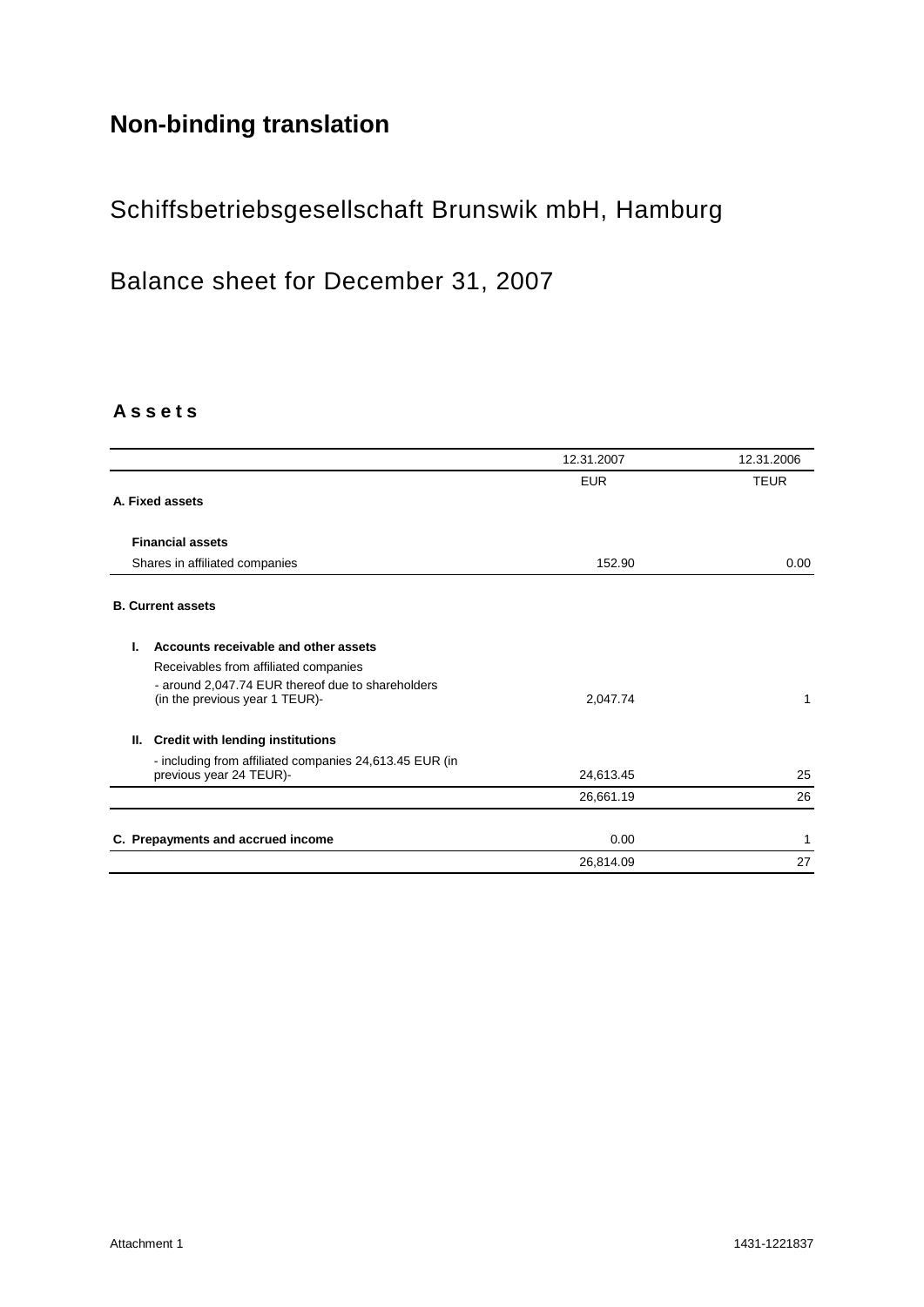## **L i a b i l i t i e s**

| 12.31.2007 | 12.31.2006  |
|------------|-------------|
| <b>EUR</b> | <b>TEUR</b> |
|            |             |
| 25,564.59  | 25          |
|            |             |
| 1,249.50   |             |
|            |             |
| 0.00       | $\mathbf 0$ |
|            |             |
|            |             |
|            |             |
|            |             |
| 26,814.09  | 27          |
|            |             |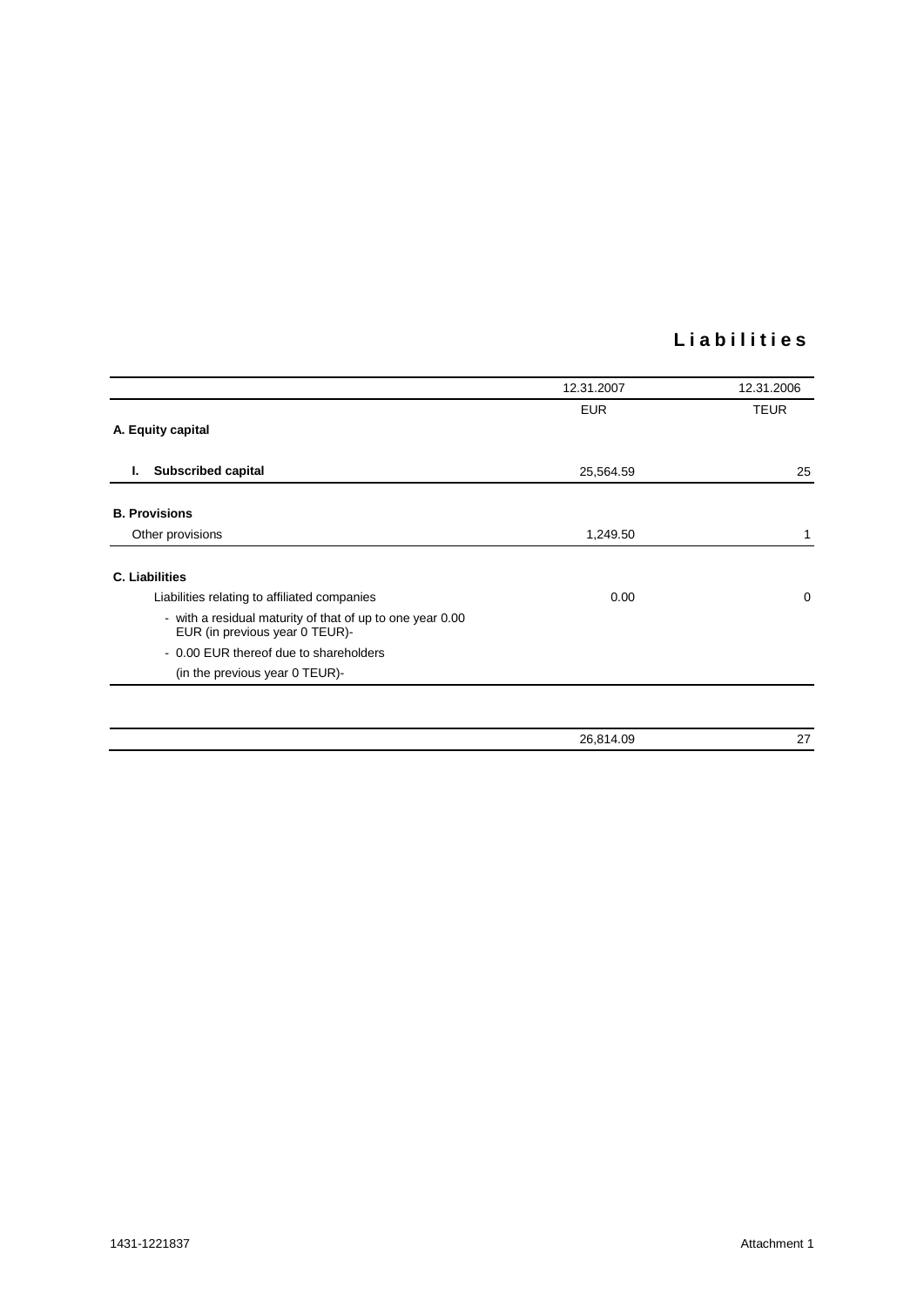# Schiffsbetriebsgesellschaft Brunswik mbH, Hamburg

# Income statement for period from January 1 to December 31, 2007

|                                                  | 2007       | 2006     |
|--------------------------------------------------|------------|----------|
|                                                  | <b>EUR</b> | TEUR     |
|                                                  |            |          |
| 1. Other operating income                        | 59.50      | 0        |
| 2. Other operating expenditures                  | 4.309.40   | 5        |
| Other interest and similar revenues<br>3.        |            |          |
| - including 897.50 EUR from affiliated companies |            |          |
| (in the previous year 598.33 EUR)-               | 897.50     |          |
| 4. Earnings from assumption of losses            | 3.352.40   | 4        |
| Annual profit<br>5.                              | 0.00       | $\Omega$ |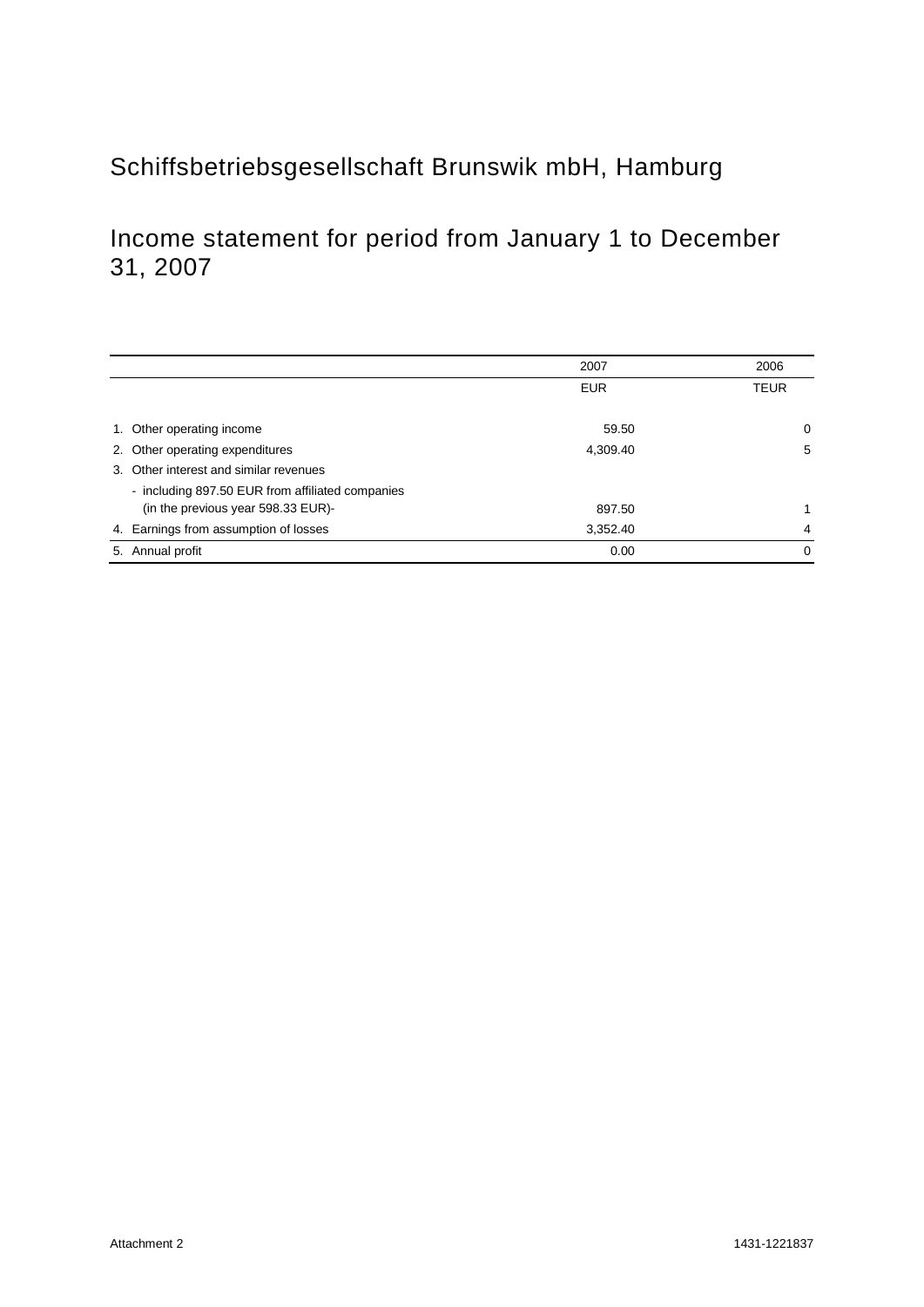# Schiffsbetriebsgesellschaft Brunswik mbH, Hamburg

## Appendix for the financial year 2007

## **Shareholders**

Schiffshypothekenbank zu Lübeck Aktiengesellschaft, Hamburg (referred to as "SHL")

### **Bodies of the company**

- a) the Meeting of Shareholders
- b) the board of managers

## **Board of managers**

Company Lawyer Peter Flug, Hamburg

Company Lawyer Tilman Stein, Hamburg

### **Corporate law relationships**

A control and profit-transfer agreement has existed between SHL (parent company) and Brunswik (subsidiary) since April 20, 1985. In addition there is an agreement from September 20, 1985, on interest-free financing of the activities of Brunswik and SHL offsetting the resulting financial losses.

The parent company assumes the leadership of the subsidiary; the subsidiary is obligated to deal per the decisions of the parent company. Management and organization of the subsidiary are carried out per the instructions of the parent company. The parent company provides the subsidiary with the required tangibles, personnel and financial capital.

### **Purpose of the company**

The purpose of the company is, per the business agreement, the purchase, the sale and temporary operation with the intention of sale of ships of all types that are loaned or joint loaned by SHL to avoid loss for SHL as well as the takeover of holdings on domestic and foreign companies with the same business goal.

### **Information about the annual financial statement**

### **Balance sheet and evaluation methods**

The capitalization and evaluation methods in the annual financial statement remained unchanged. The fixed assets have been set to purchase costs, the current assets at the nominal value, liabilities with the repayment. The provisions take into consideration all known risks and unknown liabilities within reasonable scope.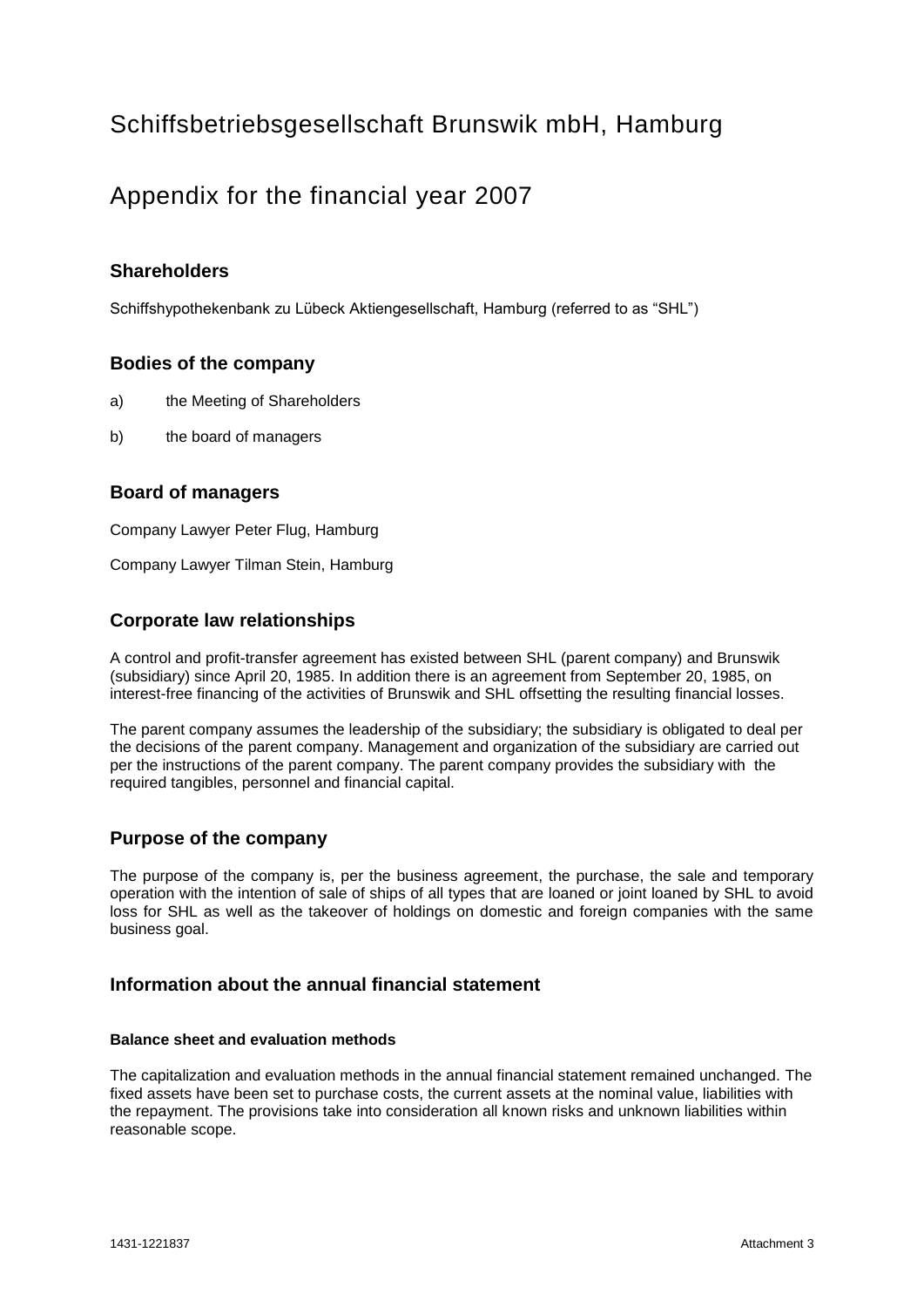#### **Notes to the balance sheet**

### **A s s e t s**

#### **A. Fixed assets**

The financial assets identified in the fixed assets will be indicated at the purchase cost of the option from 0.2 TEUR (in previous year 0.4 TEUR).

#### **B. Current assets**

The Receivables from affiliated companies from 2 TEUR (in previous year 1 TEUR) result from the assumption of losses by SHL shortened around advanced costs.

Credit with lending institutions consists of the credit balance of a current account from 0.6 TEUR (in previous year 0.4 TEUR) and a determined fixed term deposit account from 24 TEUR (in previous year 24 TEUR) respectively at Deutsche Bank AG, Hamburg.

#### **L i a b i l i t i e s**

#### **Subscribed capital**

The subscribed capital remains unchanged at 50,000.00 DM (25,564.59 EUR); all shares are owned by SHL.

#### **List of shareholdings**

The shareholdings of the company can be seen below:

| Serial<br>no. | Name/HQ                                    | Capital interest Equity capital |       | Result |
|---------------|--------------------------------------------|---------------------------------|-------|--------|
|               | Castle Guard Ltd., Gibraltar/Great Britain | %<br>100.0%                     | 100 £ |        |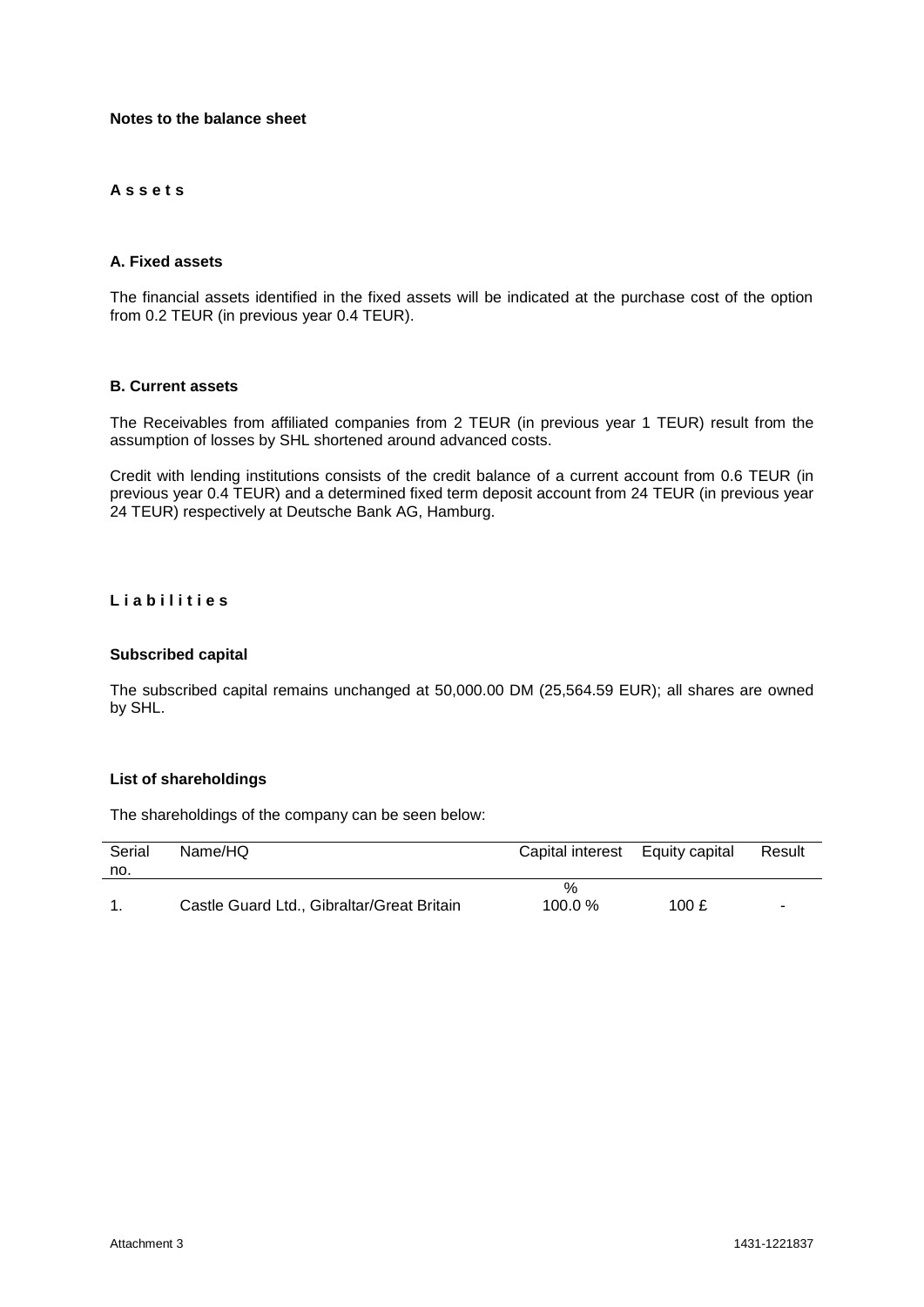## **Consolidated financial statement**

Via SHL, Brunswik belongs to the group of Deutsche Bank AG, Frankfurt/Main. The consolidated financial statement is found in the Commercial Register of the District Court of Frankfurt am Main.

Hamburg, January 31, 2008

BOARD OF MANAGERS

Flug Stein